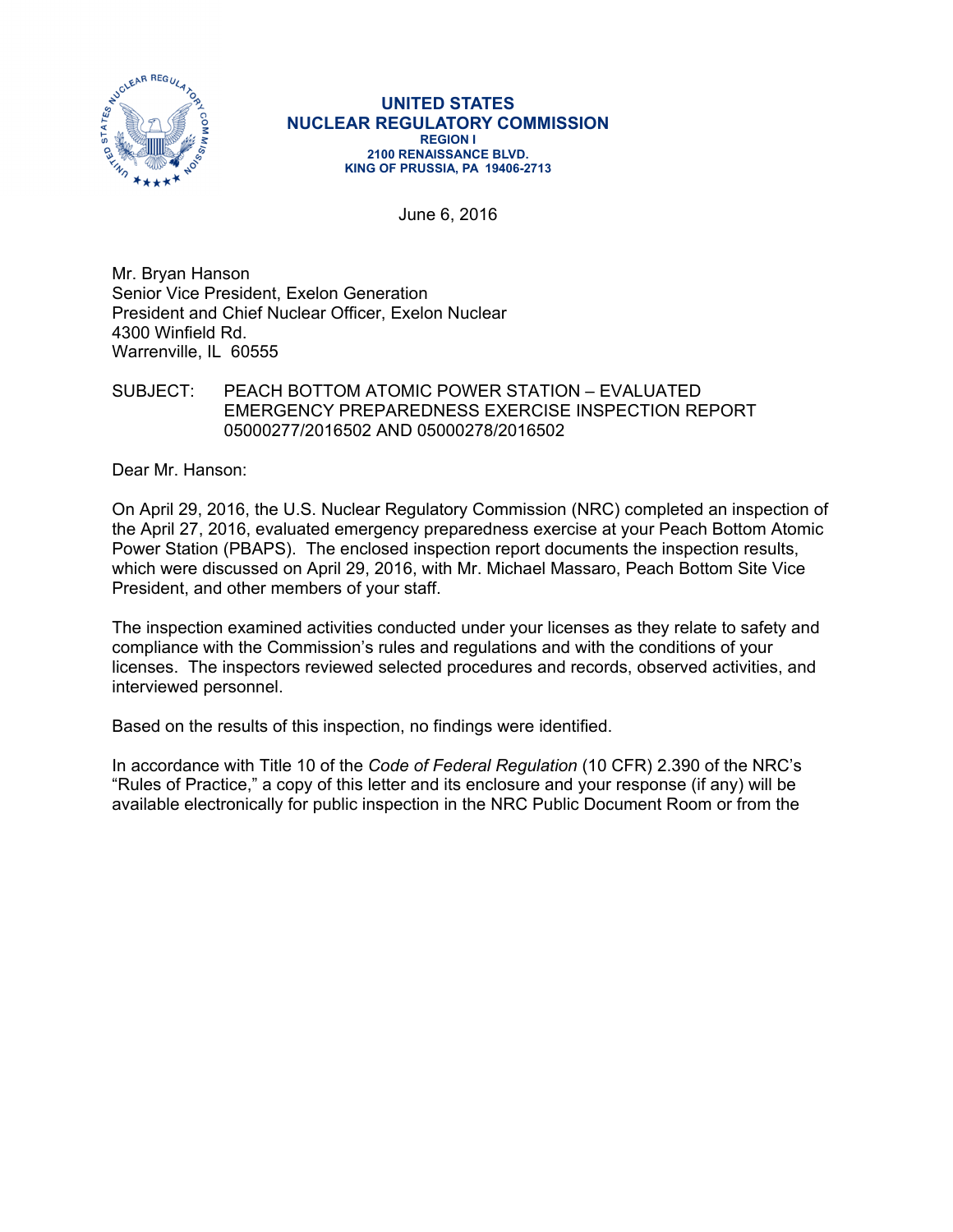B. Hanson **B.** Hanson

Publicly Available Records (PARS) component of the NRC's document system, Agencywide Documents Access and Management System (ADAMS). ADAMS is accessible from the NRC Web site at http://www.nrc.gov/reading-rm/adams.html (the Public Electronic Reading Room).

Sincerely,

# */RA/*

 Raymond R. McKinley, Chief Plant Support Branch 1 Division of Reactor Safety

Docket Nos. 50-277 and 50-278 License Nos. DPR-44 and DPR-56

Enclosure:

Inspection Report No. 05000277/2016502 and 05000278/2016502

cc w/encl:

Distribution via ListServ

G. Cannon, Director, PA Emergency Management Agency (PEMA) and Office of Homeland Security Advisor

J. Price, (Acting) RAC Chair, DHS Region III

R. Ayers, Deputy Mgr, Harford County Div of Emergency Operations

- S. Ayers, Emergency Planner, Harford County Div of Emergency Operations
- R. Brooks, Director, Cecil County Dept of Emergency Services
- T. Scardino, RAC Chair, FEMA Region III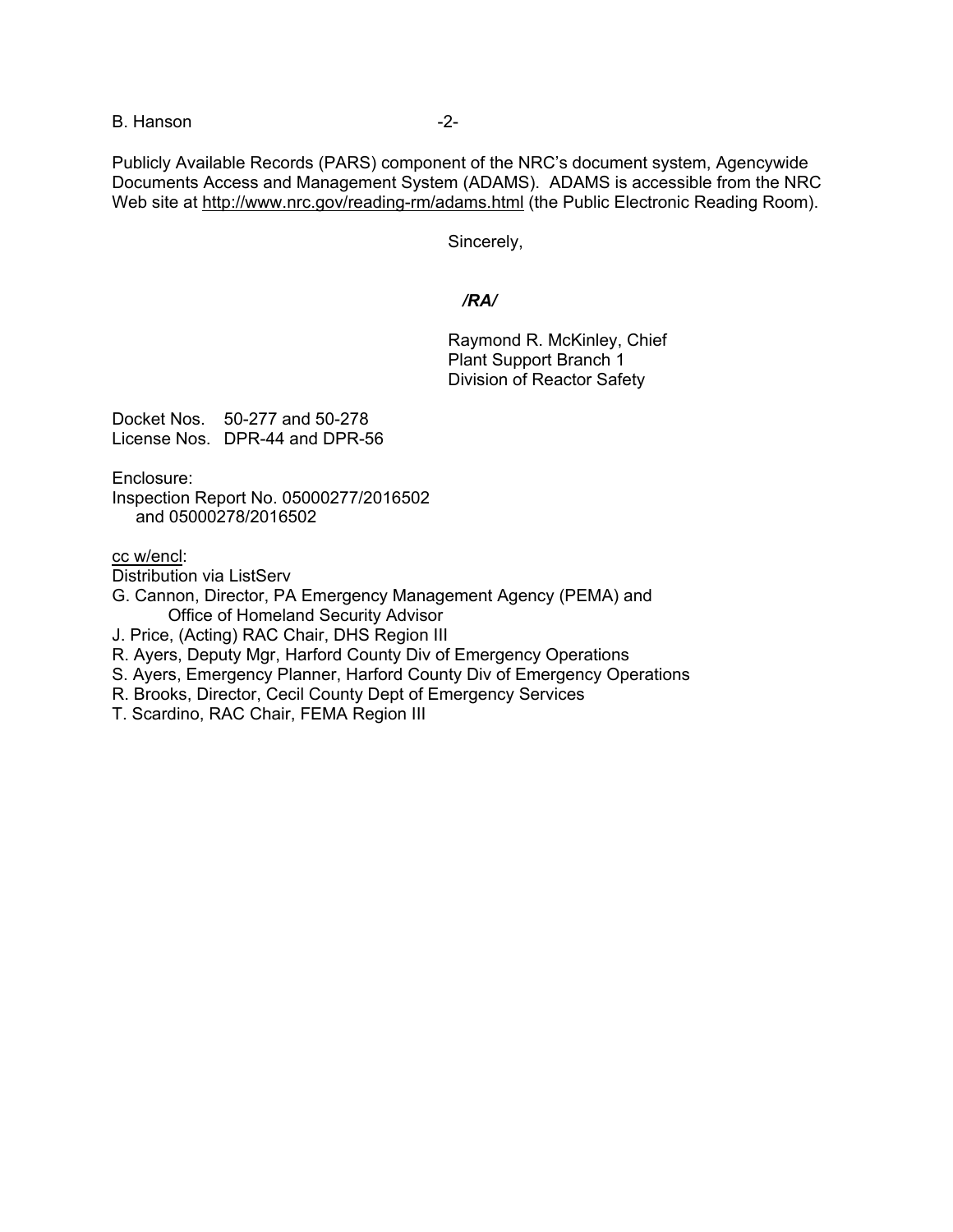Publicly Available Records (PARS) component of the NRC's document system, Agencywide Documents Access and Management System (ADAMS). ADAMS is accessible from the NRC Web site at http://www.nrc.gov/reading-rm/adams.html (the Public Electronic Reading Room).

Sincerely,

# */RA/*

 Raymond R. McKinley, Chief Plant Support Branch 1 Division of Reactor Safety

Docket Nos. 50-277 and 50-278 License Nos. DPR-44 and DPR-56

Enclosure:

Inspection Report No. 05000277/2016502 and 05000278/2016502

cc w/encl:

Distribution via ListServ G. Cannon, Director, PA Emergency Management Agency (PEMA) and Office of Homeland Security Advisor J. Price, (Acting) RAC Chair, DHS Region III R. Ayers, Deputy Mgr, Harford County Div of Emergency Operations

S. Ayers, Emergency Planner, Harford County Div of Emergency Operations

R. Brooks, Director, Cecil County Dept of Emergency Services

T. Scardino, RAC Chair, FEMA Region III

Distribution w/encl: (via E-mail)

DDorman, RA DLew, DRA MScott, DRP DPelton, DRP RLorson, DRS DSchroeder, DRP SBarber, DRP ATurilin, DRP

PMeier, DRP JHeinly, DRP, SRI BSmith, DRP, RI SSchmitt, DRP, AA JBowen, RI, OEDO RidsNrrPMPeachBottom Resource RidsNrrDorlLpl1-2 Resource

ROPreports Resource SBarr, DRS RMcKinley, DRS RKahler, NSIR/EPD SLaVie, NSIR/EPD

DOCUMENT NAME: **\\nrc.gov\nrc\R1\Office\DRS\Plant Support Branch 1\EP INSPECTIONS\BASELINE\2016\EP EX16 Peach Bottom\Peach Bottom EP EX 2016 Report.docx** ADAMS Accession No. **ML16158A301**

| <b>SUNSI Review</b> |               | Non-Sensitive<br>Sensitive |               | <b>Publicly Available</b><br>Non-Publicly Available |  |
|---------------------|---------------|----------------------------|---------------|-----------------------------------------------------|--|
| <b>OFFICE</b>       | RI/DRS        | RI/DRP                     | RI/DRS        |                                                     |  |
| <b>NAME</b>         | SBarr/JPD for | DSchroeder/DLS             | RMcKinley/RRM |                                                     |  |
| <b>DATE</b>         | 6/3/16        | 6/3/16                     | 6/6/16        |                                                     |  |

OFFICIAL RECORD COPY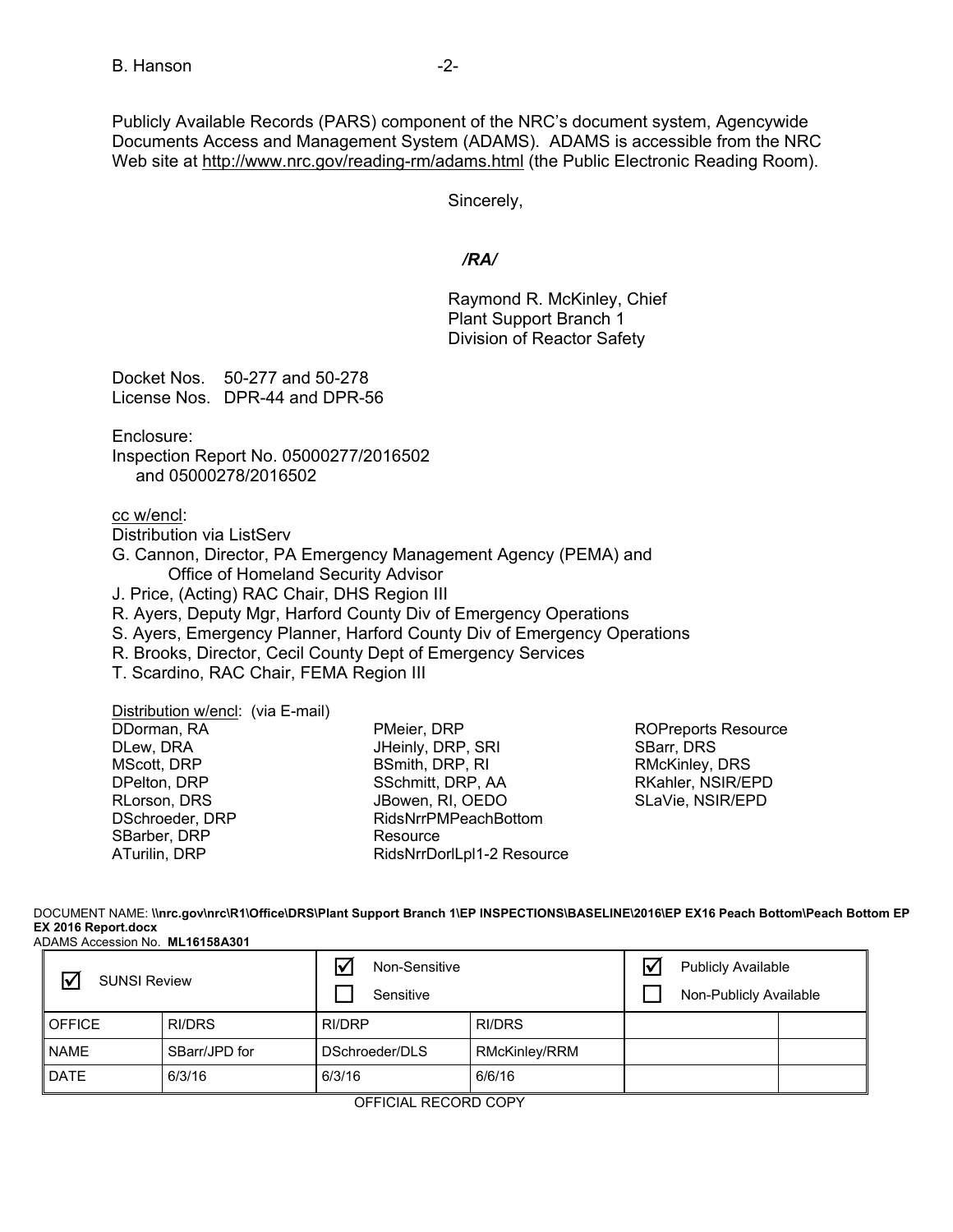# **U.S. NUCLEAR REGULATORY COMMISSION**

# **REGION I**

| Docket Nos.  | 50-277 and 50-278                                                                                                                                                                                                                                                                                                                                                                |
|--------------|----------------------------------------------------------------------------------------------------------------------------------------------------------------------------------------------------------------------------------------------------------------------------------------------------------------------------------------------------------------------------------|
| License Nos. | DPR-44 and DPR-56                                                                                                                                                                                                                                                                                                                                                                |
| Report Nos.  | 05000277/2016502 and 05000278/2016502                                                                                                                                                                                                                                                                                                                                            |
| Licensee:    | Exelon Generation Company, LLC (Exelon)                                                                                                                                                                                                                                                                                                                                          |
| Facility:    | Peach Bottom Atomic Power Station, Units 2 and 3                                                                                                                                                                                                                                                                                                                                 |
| Location:    | Delta, Pennsylvania                                                                                                                                                                                                                                                                                                                                                              |
| Dates:       | April 26 - 29, 2016                                                                                                                                                                                                                                                                                                                                                              |
| Inspectors:  | S. Barr, Senior Emergency Preparedness Inspector, Division of<br>Reactor Safety (DRS), Region I (Lead)<br>J. DeBoer, Emergency Preparedness Inspector, DRS, Region I<br>D. Everhart, Physical Security Inspector, DRS, Region I<br>T. Dunn, Operations Inspector, DRS, Region I<br>J. Heinly, Senior Resident Inspector, Peach Bottom, Division of Reactor<br>Projects, Region I |
| Approved By: | Raymond R. McKinley, Chief<br>Plant Support Branch 1<br>Division of Reactor Safety                                                                                                                                                                                                                                                                                               |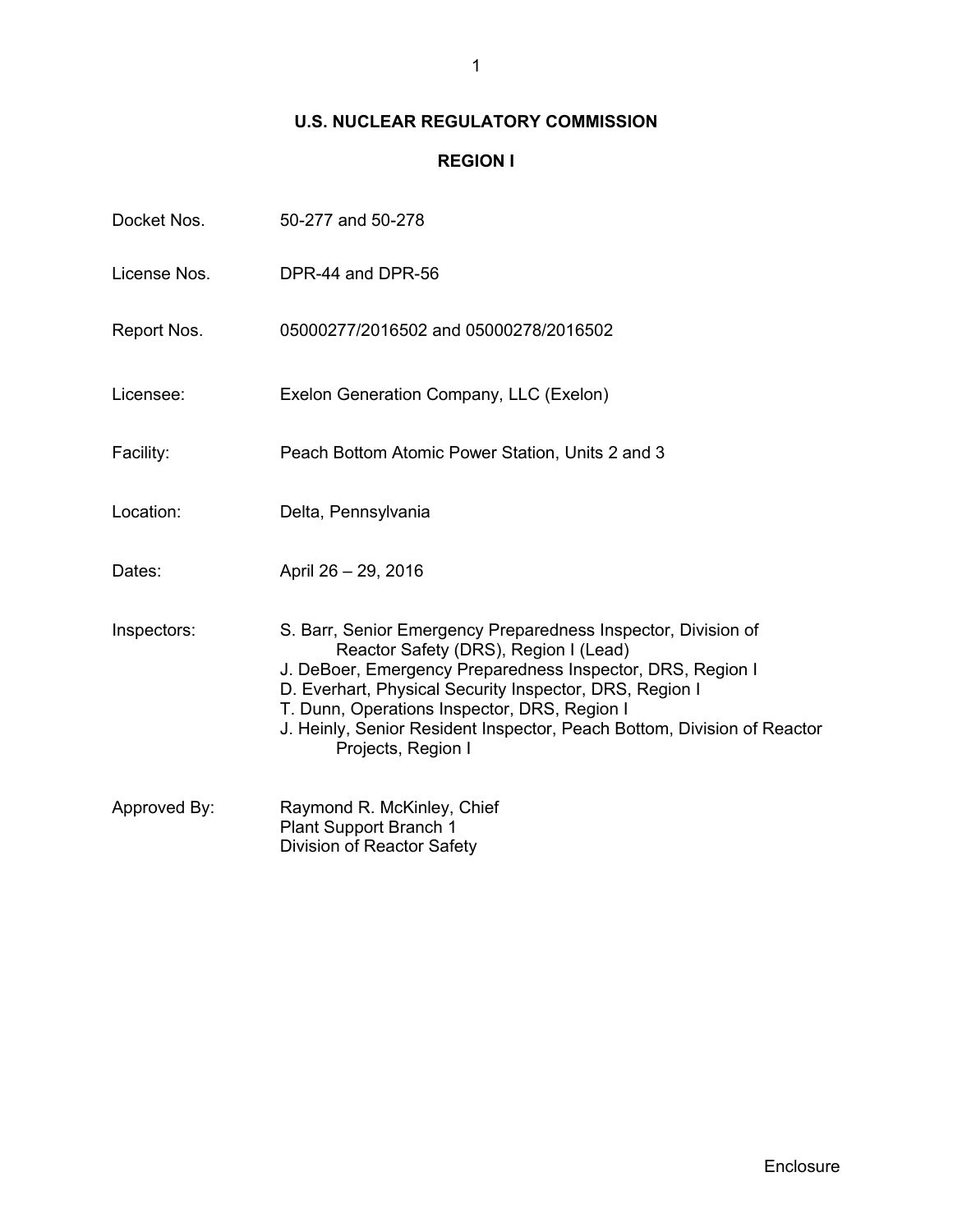# **SUMMARY OF FINDINGS**

Inspection Report 05000277/2016502 and 05000278/2016502; 04/26/2016 – 04/29/2016; Peach Bottom Atomic Power Station (Peach Bottom), Units 2 and 3; Exercise Evaluation; Exercise Evaluation – Scenario Review; Performance Indicator Verification.

This was an announced inspection conducted by four Region I-based inspectors and one resident inspector. No findings were identified during the inspection. The NRC's program for overseeing the safe operation of commercial nuclear power reactors is described in NUREG-1649, "Reactor Oversight Process," Revision 5.

# **Cornerstone: Emergency Preparedness**

No findings were identified.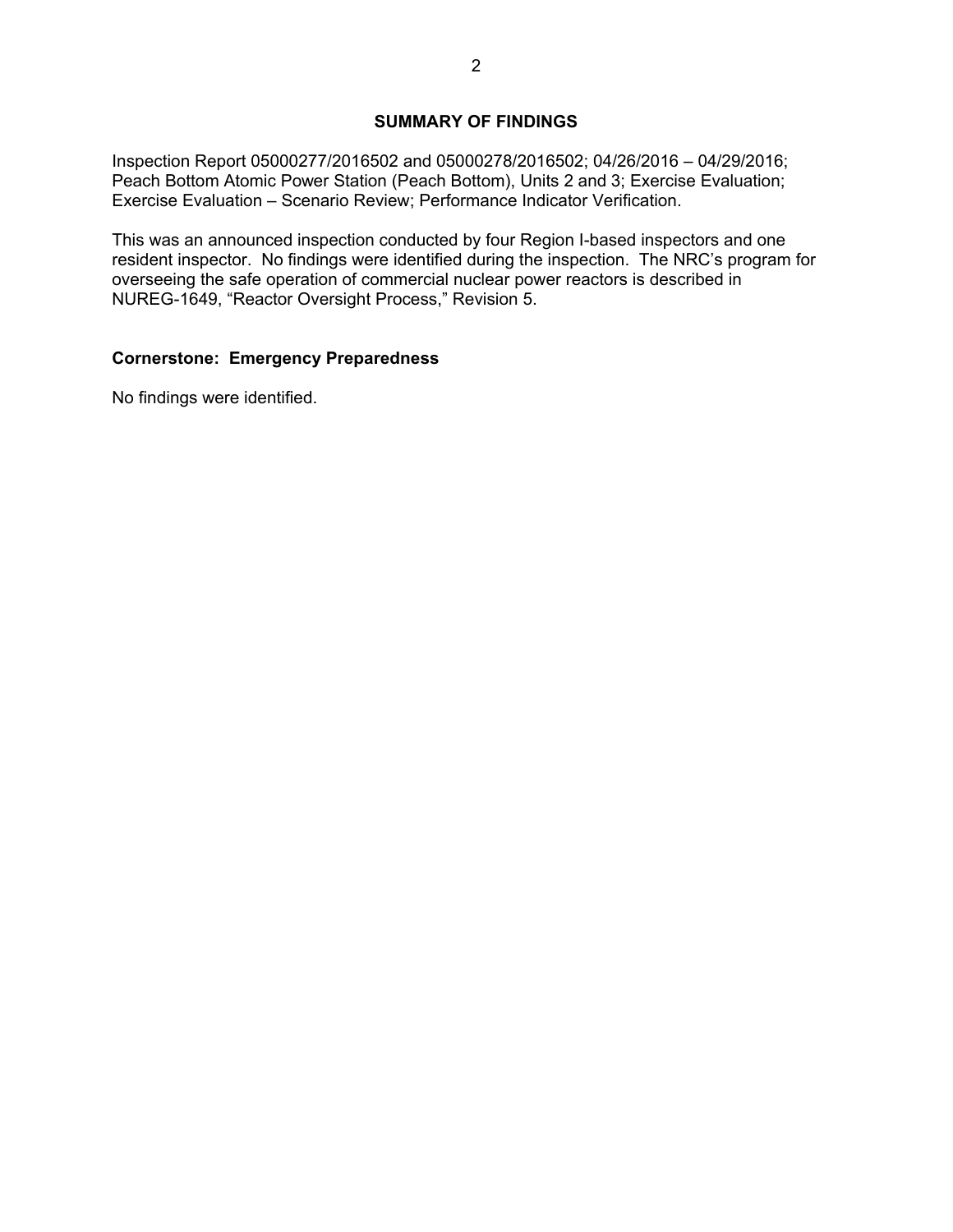## **REPORT DETAILS**

# **1. REACTOR SAFETY**

# **Cornerstone: Emergency Preparedness (EP)**

## 1EP1 Exercise Evaluation (71114.01 – 1 sample)

## a. Inspection Scope

On April 27, 2016, Exelon conducted a biennial Peach Bottom emergency preparedness exercise. The inspectors evaluated the adequacy of the licensee's conduct of the exercise, the performance of the Peach Bottom emergency response organization (ERO) to respond to the simulated emergency, and Exelon's capability to assess their own staff performance via a formal critique process, as required by Title 10 of the *Code of Federal Regulations* (CFR) 50.47(b)(14). This overall exercise inspection activity represented the completion of one sample on a biennial cycle.

The exercise evaluation consisted of the following review and assessment:

- The adequacy of Exelon's performance in the biennial full-participation exercise regarding the implementation of the planning standards described in 10 CFR 50.47(b)(4), (5), (9), and (10), which are: emergency classification; offsite notification; radiological assessment; onsite protective actions; and public protective action recommendations, respectively.
- The overall adequacy of Exelon's emergency response facilities with regard to Emergency Plan commitments. The emergency response facilities assessed were: the Control Room Simulator, the Technical Support Center, and the Emergency Operations Facility.
- A review of other performance areas, such as: the licensee ERO's recognition of abnormal plant conditions; command and control; intra- and inter-facility communications; prioritization of mitigating activities; utilization of repair and field monitoring teams; interface with offsite agencies; staffing and procedure adequacy; and the overall implementation of the emergency plan and its implementing procedures.
- A review of past performance issues from the last NRC Peach Bottom exercise inspection report and Exelon's EP drill reports, to determine the effectiveness of licensee corrective actions as demonstrated during the April 27, 2016, exercise and to ensure compliance with 10 CFR 50.47(b)(14).
- A review of the licensee's post-exercise critiques, to evaluate Exelon's self-assessment of its Peach Bottom ERO performance during the April 27, 2016, exercise and to ensure compliance with 10 CFR Part 50, Appendix E, Section IV.F.2.g. The inspectors reviewed the documents listed in the attachment to this report.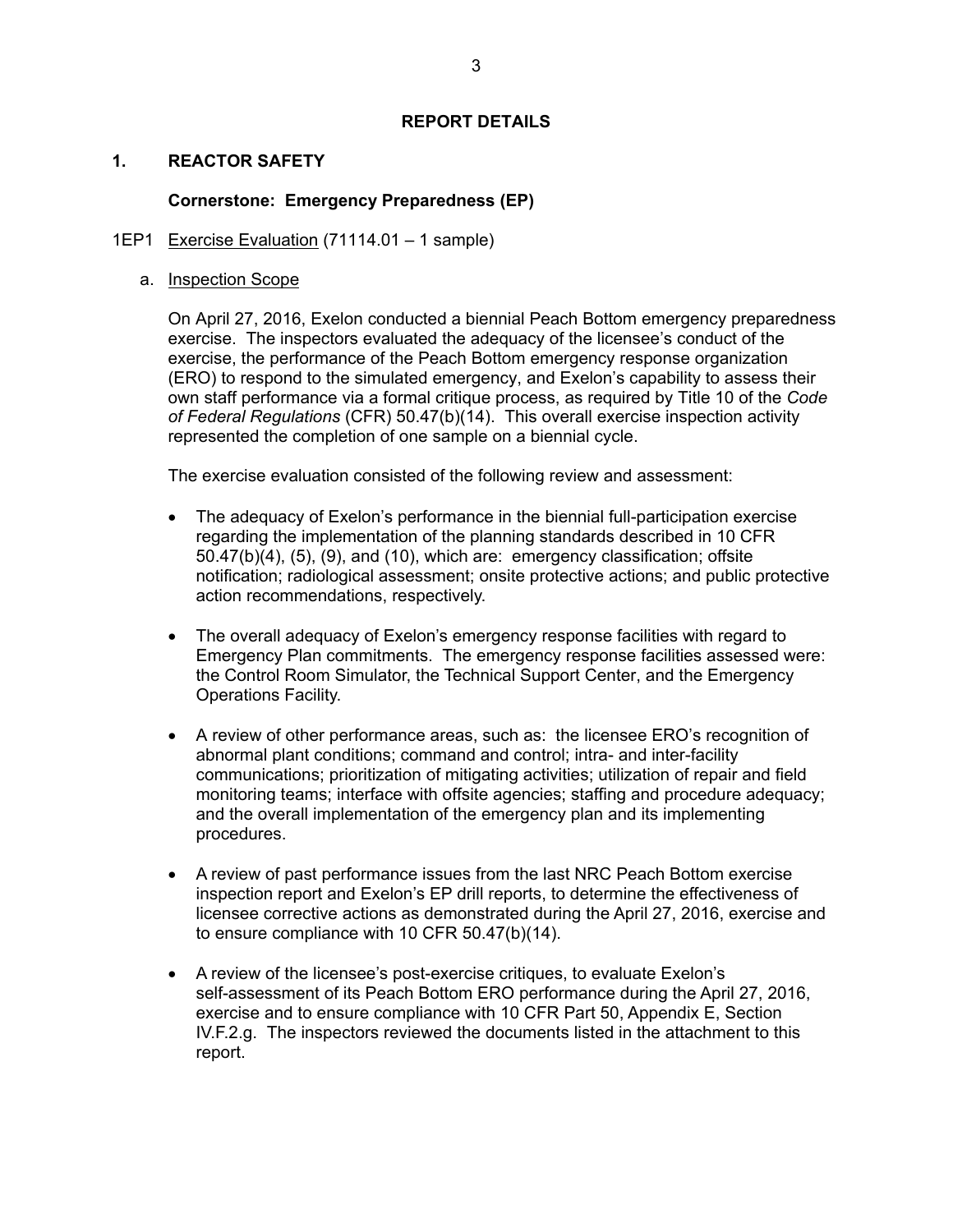## b. Findings

No findings were identified.

### 1EP8 Exercise Evaluation – Scenario Review (71114.08 – 1 sample)

a. Inspection Scope

Prior to the April 27, 2016, emergency preparedness exercise, the NRC inspectors conducted an in-office review of the exercise objectives and scenario, which Exelon had submitted to the NRC, to determine if the exercise would test major elements of the Peach Bottom Emergency Plan as required by 10 CFR 50.47(b)(14). This overall exercise inspection activity represented the completion of one sample on a biennial cycle.

The inspectors reviewed the documents listed in the attachment to this report.

b. Findings

No findings were identified.

## **4. OTHER ACTIVITIES (OA)**

- 4OA1 Performance Indicator Verification (71151 3 samples)
	- a. Inspection Scope

The inspectors reviewed data for the Peach Bottom EP performance indicators (PIs), which are: (1) Drill and Exercise Performance (EP01); (2) ERO Drill Participation (EP02); and (3) Alert and Notification System Reliability (EP03). The last NRC EP inspection at Peach Bottom was conducted in the first calendar quarter of 2015, so the inspectors reviewed supporting documentation from EP drills and tests from the first calendar quarter of 2015 through the first calendar quarter of 2016, to verify the accuracy of the reported PI data. The review of these PIs was conducted in accordance with NRC Inspection Procedure 71151, using the acceptance criteria documented in Nuclear Energy Institute Document 99-02, "Regulatory Assessment Performance Indicator Guidelines," Revision 7.

This inspection activity represented the completion of three samples.

b. Findings

No findings were identified.

#### 4OA6 Meetings, including Exit

On April 29, 2016, the inspectors presented the results of this inspection to Mr. M. Massaro, Peach Bottom Site Vice President, and other members of the Exelon staff. The inspectors verified that no proprietary information was retained by the inspectors or documented in this report.

## **ATTACHMENT: SUPPLEMENTAL INFORMATION**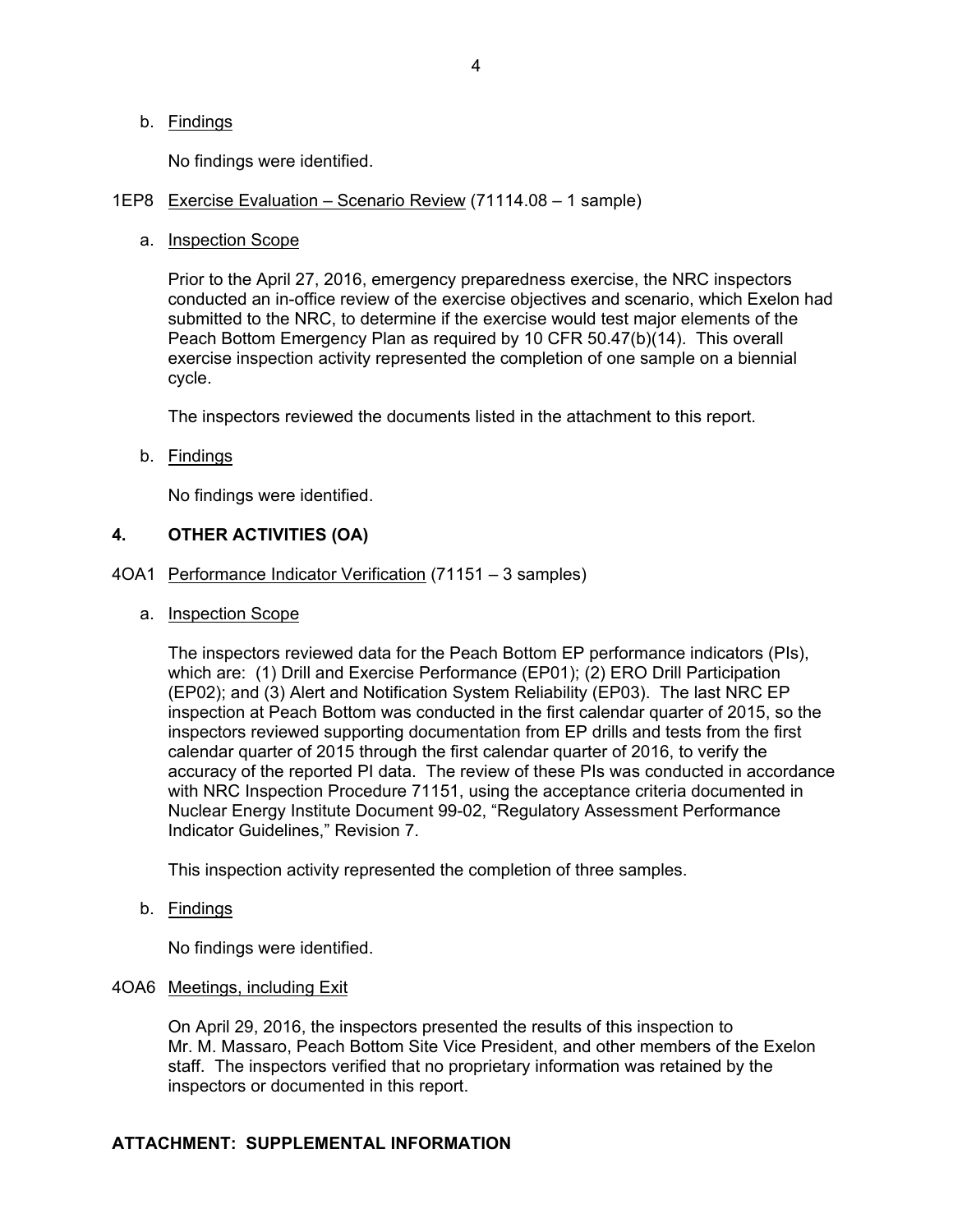# **SUPPLEMENTAL INFORMATION**

# **KEY POINTS OF CONTACT**

### **Licensee Personnel**

M. Massaro, Peach Bottom Site Vice President

V. Cwietniewicz, Exelon Mid-Atlantic Emergency Planning Manager

N. Alexakos, Peach Bottom Emergency Planning Manager

# **LIST OF ITEMS OPENED, CLOSED, AND DISCUSSED**

None.

# **LIST OF DOCUMENTS REVIEWED**

## **Section 1EP1: Exercise Evaluation**

EP-AA-1000, Exelon Nuclear Standardized Emergency Plan, Revision 26 EP-AA-1007, Peach Bottom Atomic Power Station Emergency Plan Annex, Revision 28 EP-AA-122, Drill and Exercise Program, Revision 15 EP-AA-122-200, Drill and Exercise Execution, Revision 0 EP-AA-122-300, Drill and Exercise Evaluation, Revision 0 Peach Bottom Emergency Plan lmplementing Procedures Peach Bottom April 27, 2016, Emergency Exercise Scenario Package Peach Bottom Emergency Preparedness Drill Reports, January 2015 - March 2016 Condition Reports generated as a result of the April 27, 2016, exercise (As documented in Peach Bottom Graded Exercise Evaluation Report, dated May 26, 2016)

## **Section 1EP8: Exercise Evaluation – Scenario Review**

EP-AA-1000, Exelon Nuclear Standardized Emergency Plan, Revision 24 EP-AA-1007, Peach Bottom Atomic Power Station Emergency Plan Annex, Revision 28 EP-AA-122, Drill and Exercise Program, Revision 15 EP-AA-122-100, Drill and Exercise Planning and Scheduling, Revision 0 Peach Bottom April 27, 2016, Emergency Exercise Scenario Package

## **Section 4OA1: Performance Indicator (PI) Verification**

- LS-AA-2110, Monthly Data Elements for NRC Emergency Response Organization (ERO) Drill Participation, Revision 6
- LS-AA-2120, Monthly Data Elements for NRC Drill/Exercise Performance, Revision 4
- LS-AA-2130, Monthly Data Elements for NRC Alert and Notification System (ANS) Reliability, Revision 5

EP-AA-125-1001, EP Performance Indicator Guidance, Revision 7

DEP PI data, January 2015 – March 2016

ERO Drill Participation PI data, January 2015 – March 2016

ANS Reliability PI data, January 2015 – March 2016